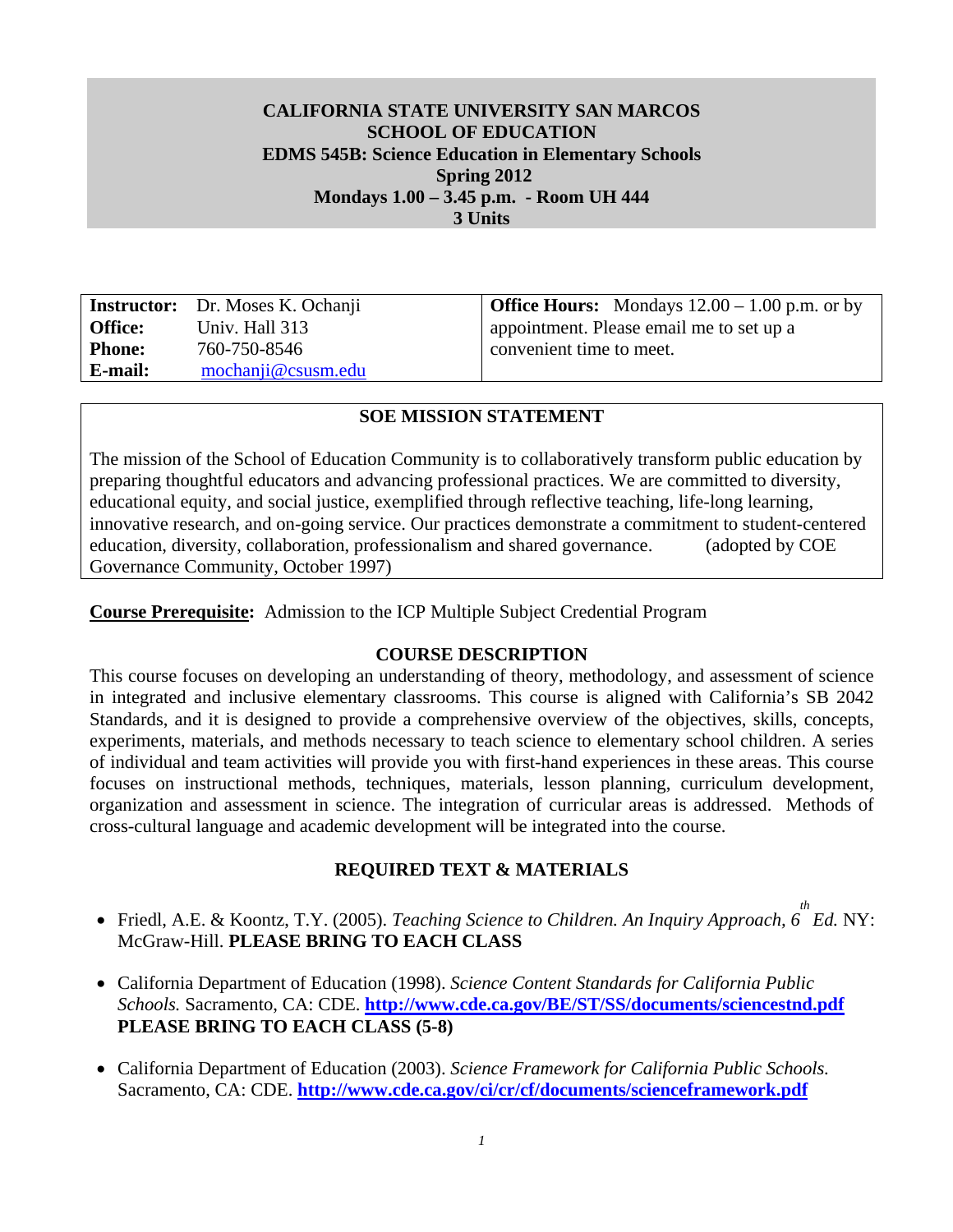- California Department of Education (2008). *Health Education Content Standards for California Public Schools.* Sacramento, CA: CDE. h**ttp://www.cde.ca.gov/be/st/ss/documents/healthstandmar08.pdf**
- *Other handouts will be distributed in class or through Cougar Courses.*

## **COURSE OBJECTIVES**

By the end of this course, students should be able to:

- 1. Demonstrate proficiency with inquiry skills of observing, measuring, inferring, classifying, predicting, verifying predictions, hypothesizing, isolating variables, interpreting data, and experimenting.
- 2. Identify exemplary materials (curriculum kits, science programs, textbooks, equipment, technology, ancillary materials) appropriate for elementary school children.
- 3. Demonstrate knowledge and understanding of the California Science Framework, the California Science Content Standards, and the National Science Education Standards.
- 4. Demonstrate an understanding of the physical, earth and life science concepts included in the K-8 California Science Content Standards and how to design lessons to teach the concepts.
- 5. Demonstrate an understanding of the Health Education Standards for California Public Schools and their connection/application to science content standards.
- 6. Use the Learning Cycle model of instruction to teach science in a contemporary manner.
- 7. Demonstrate the use of technology in elementary science teaching and learning.
- 8. Demonstrate confidence in leading and performing investigations designed to teach science concepts, science process skills, and scientific attitudes.
- 9. Use authentic methods of assessment to evaluate learning of science concepts and processes.
- 10. Practice strategies to include all students in science (linguistically and culturally diverse, students with disabilities and other students with special needs).

## **INFUSED COMPETENCIES**

#### **Special Education**

Consistent with the intent to offer a seamless teaching credential in the School of Education, this course will demonstrate the collaborative infusion of special education competencies that reflect inclusive educational practices.

#### **Authorization to Teach English Learners**

This credential program has been specifically designed to prepare teachers for the diversity of languages often encountered in California public school classrooms. The authorization to teach English learners is met through the infusion of content and experiences within the credential program, as well as additional coursework. Students successfully completing this program receive a credential with authorization to teach English learners. (Approved by CCTC in SB 2042 Program Standards, August 2002)

#### **Technology**

This course infuses technology competencies to prepare candidates to use technologies, emphasizing their use in both teaching practice and student learning. Students are expected to demonstrate competency in the use of various forms of technology (i.e. word processing, electronic mail, Moodle, use of the Internet, and/or multimedia presentations). Specific requirements for course assignments with regard to technology are at the discretion of the instructor. Most assignments will be submitted in hard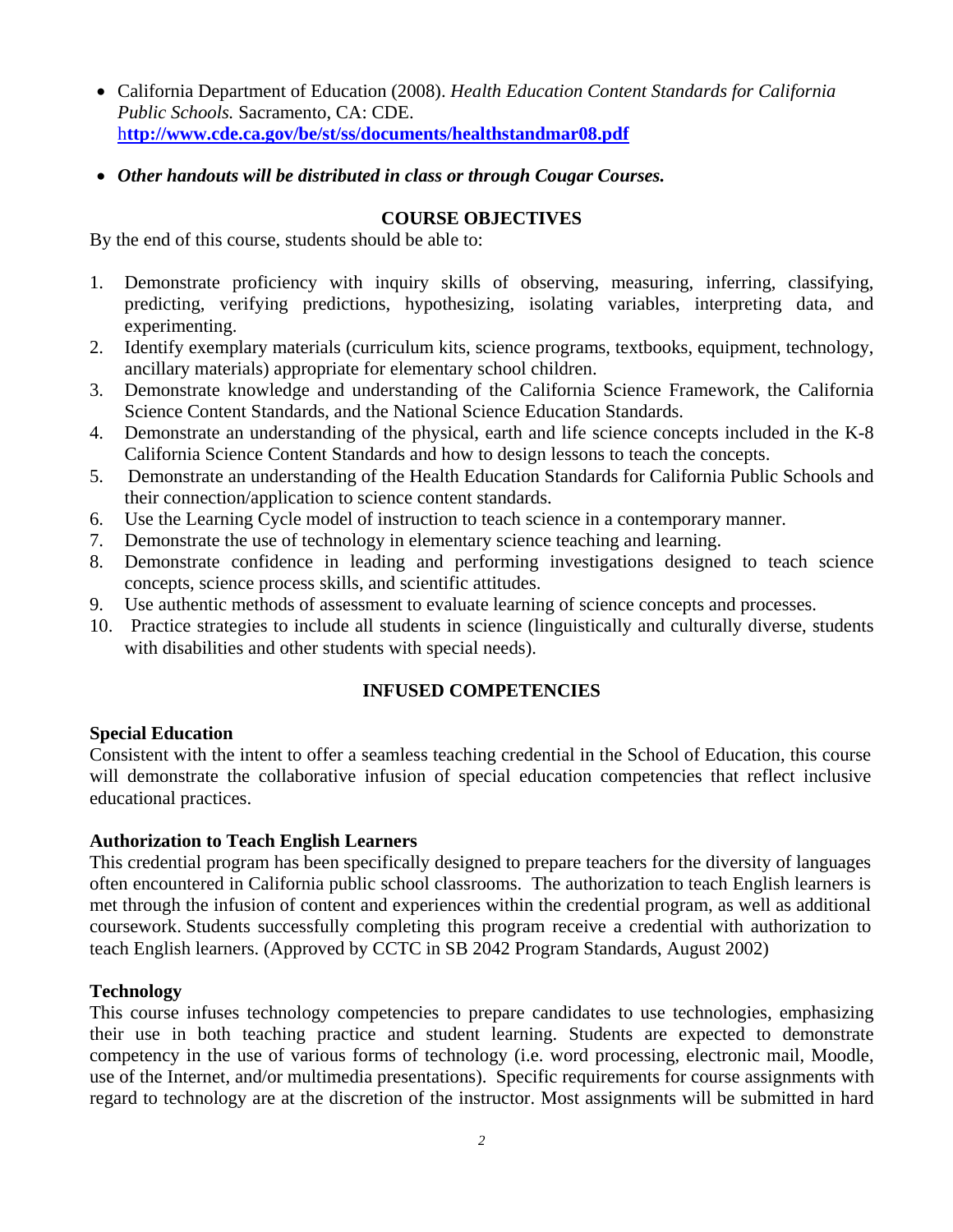copy to the instructor, and some specific assignments will also be submitted electronically on Moodle. Keep a digital copy of all assignments for use in your teaching portfolio.

# **STUDENT LEARNING OUTCOMES**

## **Teacher Performance Expectation (TPE) Competencies**

The course objectives, assignments, and assessments have been aligned with the CTC standards for the Multiple Subject Credential. This course is designed to help teachers seeking a California teaching credential to develop the skills, knowledge, and attitudes necessary to assist schools and districts in implementing effective programs for all students. The successful candidate will be able to merge theory and practice in order to realize a comprehensive and extensive educational program for all students.

## **TPE Primary Emphases in EDMS 545**:

- TPE 1a-Subject Specific Pedagogical Skills for MS Teaching Assignments (Science)
- TPE 5-Student Engagement

# **TPE Secondary Emphases in EDMS 545**:

- TPE 4-Making Content Accessible TPE 7-Teaching English Learners
- 
- 
- TPE 9-Instructional Planning TPE 14-Educational Technology in Teaching

and Learning

## **California Teacher Performance Assessment (CalTPA)**

Beginning July 1, 2008 all California credential candidates must successfully complete a state-approved system of teacher performance assessment (TPA), to be embedded in the credential program of preparation. At CSUSM this assessment system is called the CalTPA or the TPA for short.

To assist your successful completion of the TPA, a series of informational seminars are offered over the course of the program. TPA related questions and logistical concerns are to be addressed during the seminars. Your attendance of TPA seminars will greatly contribute to your success on the assessment.

Additionally, SOE classes use common pedagogical language, lesson plans (lesson designs), and unit plans (unit designs) in order to support and ensure your success on the TPA and more importantly, in your credential program.

 http://www.csusm.edu/education/CalTPA/ProgramMaterialsTPA.html The CalTPA Candidate Handbook, TPA seminar schedule, and other TPA support materials can be found on the SOE website provided at the website provided: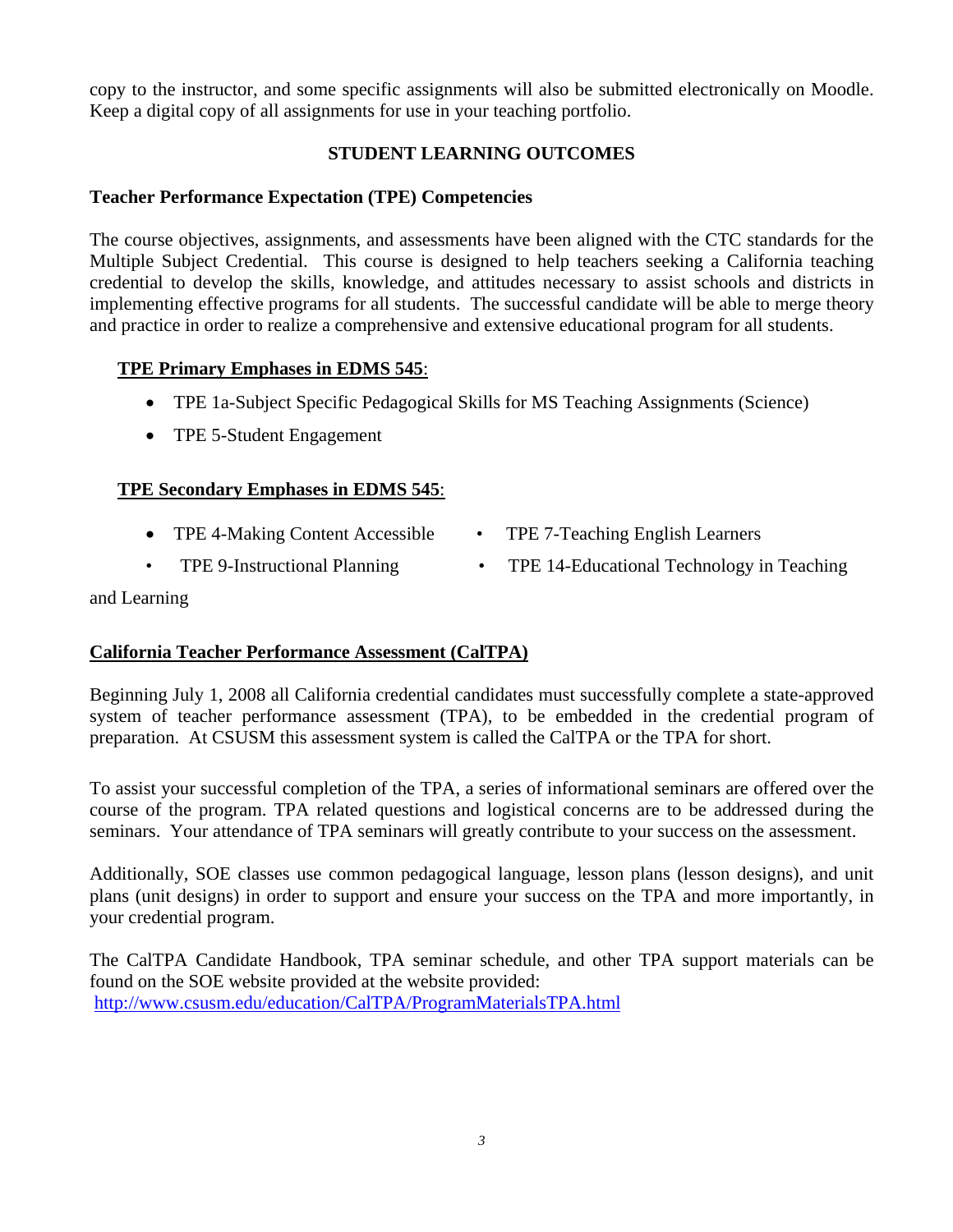## **COURSE POLICIES AND REQUIREMENTS**

### **Attendance Policy**

Due to the dynamic and interactive nature of courses in the School of Education, all students are expected to attend all classes and participate actively. At a minimum, students must attend more than 80% of class time, or s/he may not receive a passing grade for the course at the discretion of the instructor. Individual instructors may adopt more stringent attendance requirements. Should the student have extenuating circumstances, s/he should contact the instructor as soon as possible.

**For this class,** students missing more than one class session cannot earn an A or A-. Students missing more than two class sessions cannot earn a B or B+. Students missing more than three classes cannot earn a C+. Arriving late or leaving early by more than 20 minutes counts as an absence. Notifying the instructor does not constitute an excuse. A make-up assignment will be available for up to two missed classes (5% points for each assignment for each class missed). This means that if you are absent twice and complete one makeup assignment and earn full credit points on this assignment, you may not be penalized on attendance. The makeup assignment applies to ALL absences excused or otherwise. Absences do not change assignment due dates.

### **Writing Requirement**

In keeping with the All-University Writing Requirement, all courses must have a writing component of at least 2,500 words (approximately 10 pages), which can be administered in a variety of ways.

### **Computer Use During Class Sessions**

You are welcome to use a laptop computer in class when working on class assignments, for example. However, you will need to save checking email or other personal computer use for time outside of class. Most students find it disruptive when they are focusing on class activities or listening to presentations and can hear keyboarding in the classroom. Please be considerate of your instructor and peers in this regard. It is greatly appreciated by all!

## **Cell Phones**

Please turn off your cell phone before the start of each class. In addition, there will be no texting during class. It is unprofessional for teachers to use their cell phone during meetings with peers or during professional development activities (our class is considered professional development!)

## **Person-First Language**

Use "person-first" language in all written and oral assignments and discussions (e.g., "student with autism" rather than "autistic student"). Disabilities are not persons and they do not define persons, so do not replace person-nouns with disability-nouns. Further, emphasize the person, not the disability, by putting the person-noun first.

#### **Students With Disabilities Requiring Reasonable Accommodations**

Students are approved for services through the Disabled Student Services Office (DSS). This office is located in Craven Hall 4300, and can be contacted by phone at (760) 750-4905, or TTY (760) 750-4909. Students authorized by DSS to receive reasonable accommodations should meet with their instructor during office hours or, in order to ensure confidentiality, in a more private setting.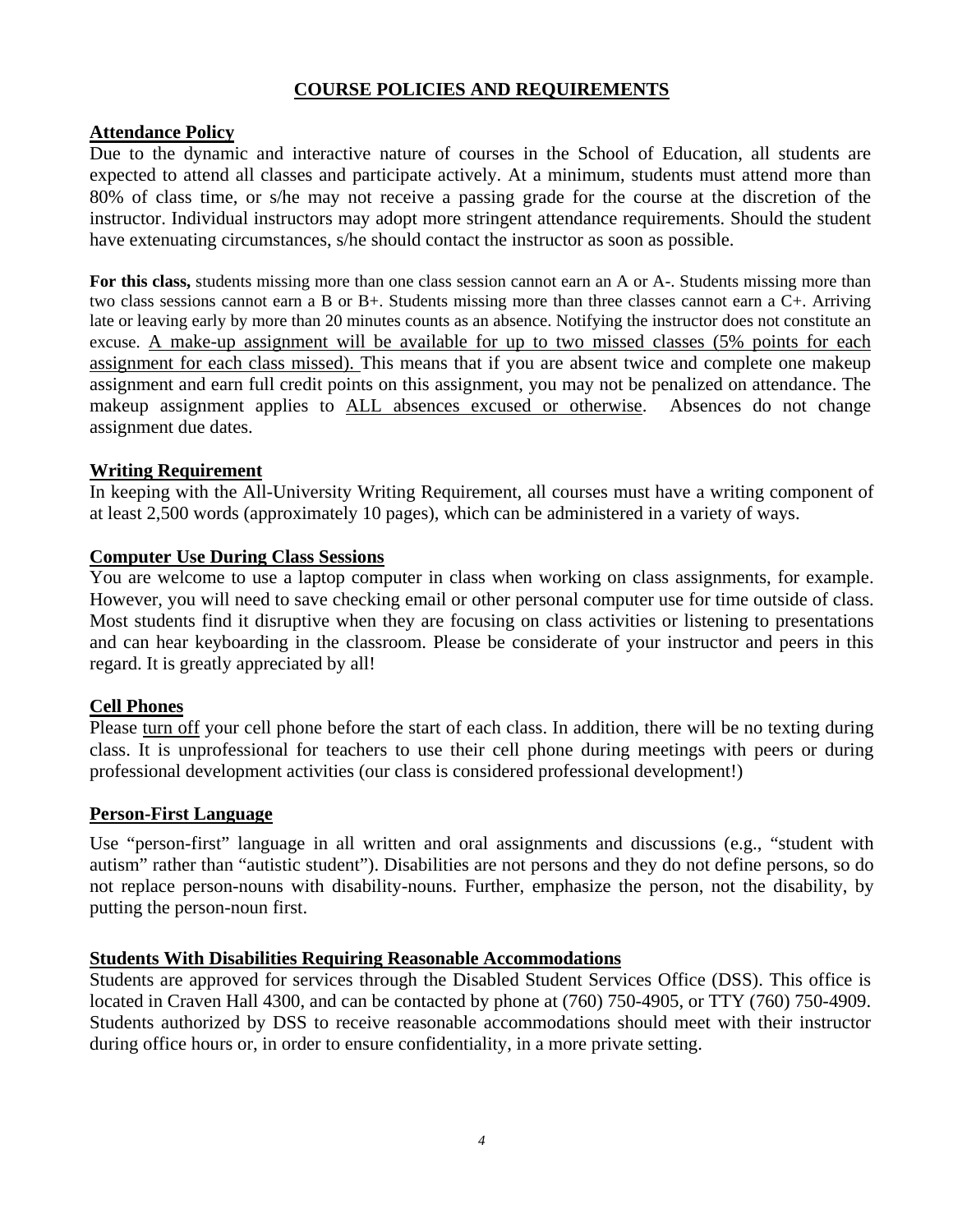## **CSUSM Academic Honesty Policy**

"Students will be expected to adhere to standards of academic honesty and integrity, as outlined in the Student Academic Honesty Policy in the CSUSM University Catalog. All written work and oral assignments must be original work. All ideas/materials that are borrowed from other sources must have appropriate references to the original sources. Any quoted material should give credit to the source and be punctuated with quotation marks.

Students are responsible for honest completion of their work including examinations. There will be no tolerance for infractions. If you believe there has been an infraction by someone in the class, please bring it to the instructor's attention. The instructor reserves the right to discipline any student for academic dishonesty in accordance with the general rules and regulations of the university. Disciplinary action may include the lowering of grades and/or the assignment of a failing grade for an exam, assignment, or the class as a whole." In addition, all incidents of academic dishonesty will be reported to the Dean of Students.

#### **Plagiarism**

It is expected that each student will do his/her own work, and contribute equally to group projects and processes. Plagiarism or cheating is unacceptable under any circumstances. If you are in doubt about whether your work is paraphrased or plagiarized, see the Plagiarism Prevention for Students website http://library.csusm.edu/plagiarism/index.html. If there are questions about academic honesty, please consult the University catalog.

## **COURSE TOPICS OUTLINE**

- The Nature of Science
- The Learning Cycle Model of Teaching
- Learning Cycle Science Lesson Demonstrations
- Writing Objectives for Student Learning
- Developing Essential Questions
- Writing Science Concept Definitions
- CA Science Content and Health Science Standards Grades K-8
- California Science Framework
- SDAIE Strategies in Science: Teaching Science to English Learners
- $\in$  Infusing Writing Activities in Science Lessons
- $\epsilon$  Science Curriculum Kits and State Approved Texts
- $\mathcal{S}$  Science Process Skills and Scientific Attitudes
- Current Issues in Science Education
- $\in$  Infusing Technology into Science Teaching
- Authentic Assessments in Science
- $\mathcal{F}$  Science Projects, Student Research, Science Fairs
- $\mathcal{F}$  Safety in the Science Class
- $\mathcal F$  Inclusion and Teaching Science to Students with Special Needs
- $\infty$  Concept Mapping
- $\epsilon$  Benchmarks and the National Science Education Standards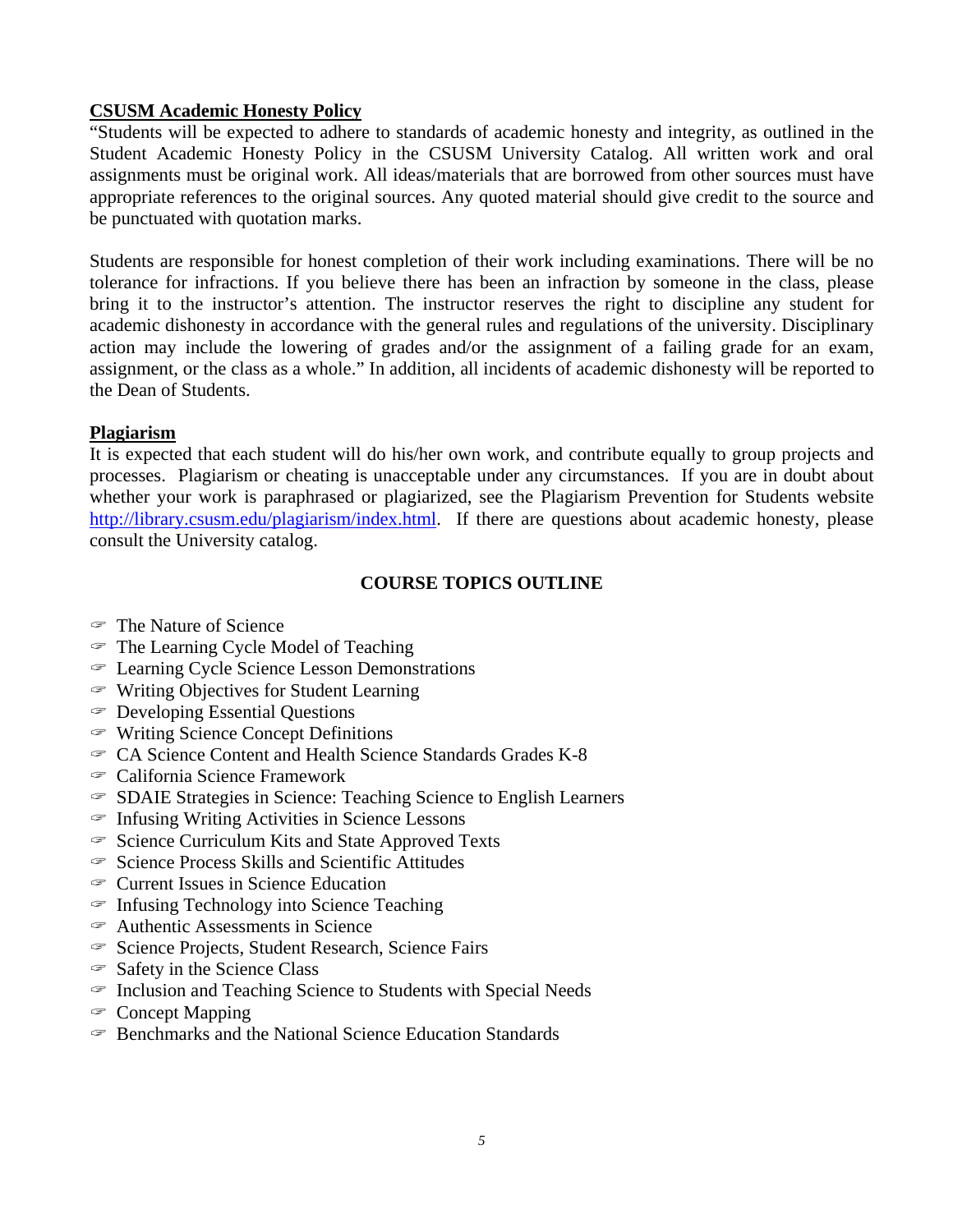## **COURSE ASSIGNMENTS AND LEARNING OUTCOMES**

- 1. Class Participation (Individually Assigned) 5%
- 2. Reading Accountability Journal Entries (CONCEPT MAPS) (Individually Assigned) 20%
- 3. California Science and Health Standards Tasks and Presentation Indiv. & Grp 10%
- 4. Hands-on Science Lesson Plan (In Groups, sizes TBD) 10%
- 5. Hands-on Science Lesson Presentation (In groups with individual points) 20 points
- 6. Hands-on Science Lesson Reflection (Individually Assigned)  $-5\%$
- 7. Science Exploratorium Lesson & Presentation (Groups sizes TBD) 20%
- 8. Technology & Web Resources for Science Teaching and Learning (Individually Assigned) 10%
- 9. Make Up Assignment 5% for each completed task. Up to 10% points for missed classes (Optional & Individually)

Each student is responsible for ensuring that assignments are submitted correctly and on time. Late assignments will be penalized by a 10% point reduction each day they are late. Online assignments not correctly posted do not count as submitted and will be subjected to the late assignment policy. Keep digital copies of all assignments for your Credential Program TPE Portfolio where necessary.

## **STANDARDS FOR PERFORMANCE - CRITERIA FOR GRADING ASSIGNMENTS**

- A. 90-100%: Outstanding work on assignment, excellent syntheses of information and experiences, great insight and application, and excellent writing.
- B. 80-89%: Completion of assignment in good form with good syntheses and application of information and experiences; writing is good.
- C. 70-79%: Completion of assignment, adequate effort, adequate synthesis of information, and application of information and experiences, writing is adequate.
- D. 60-69%: Incomplete assignment, inadequate effort and synthesis of information, writing is less than adequate.

The above criteria will be applied in conjunction with specific assignment rubrics

Grades will be determined by points earned:<br> $A = 93-100 \t C+= 77-79$ 

| $C_{+} = 77 - 79$ |
|-------------------|
| $C = 73-76$       |
| $C = 70-72$       |
| $D = 60-69$       |
| $F = 0-59$        |
|                   |

#### **ASSIGNMENT DESCRIPTIONS**

### **1. Active Participation and Collaboration: 5%**

Teacher education is a professional preparation program and students will be expected to adhere to standards of dependability, professionalism, and academic honesty. **Grading will include a component of "professional demeanor." Students will conduct themselves in ways that are generally expected of those who are entering the education profession, including the following:** 

- On-time arrival to all class sessions and attendance for the entire class period
- Advance preparation of readings and timely submission of assignments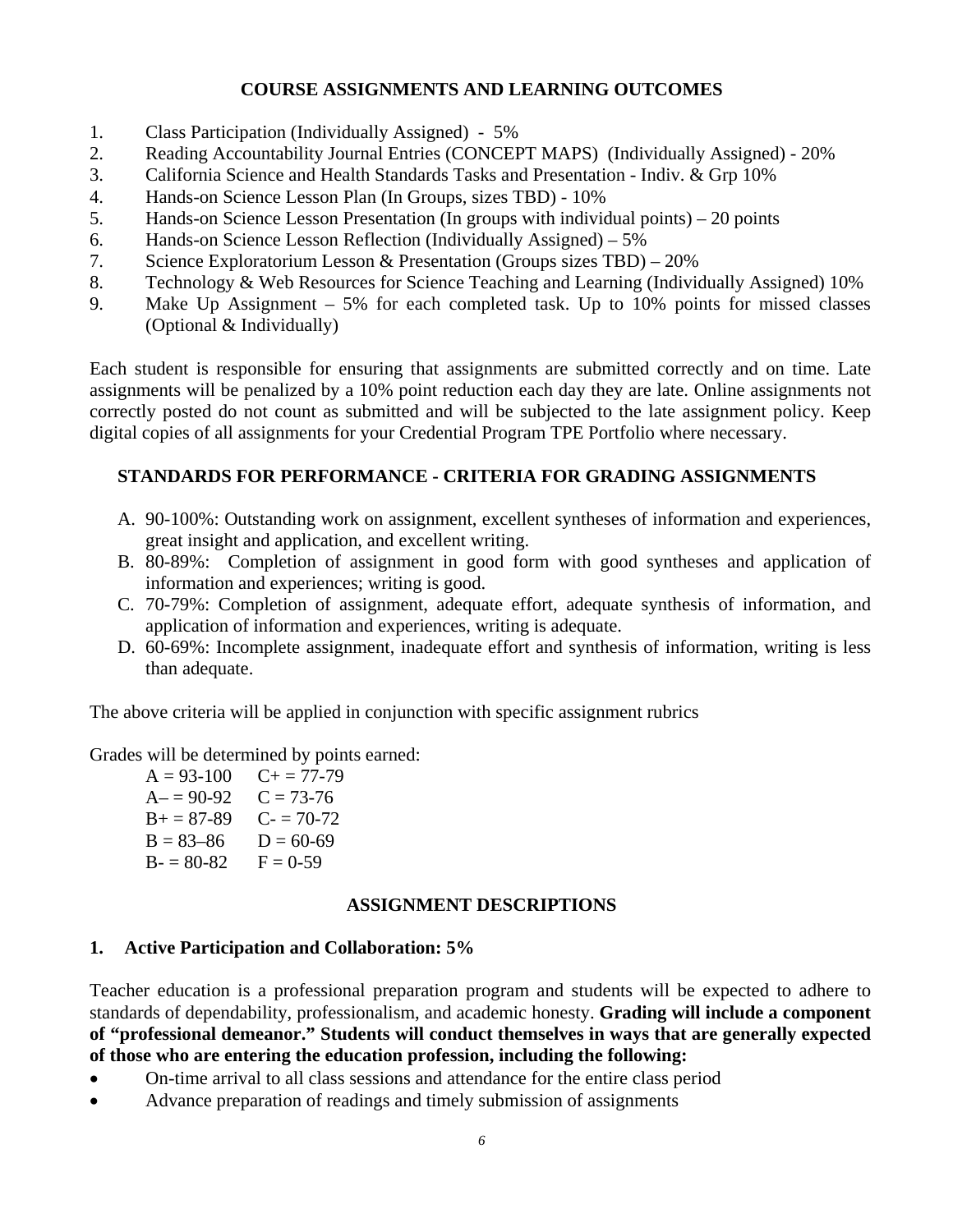- A positive attitude at all times
- Active participation in all class discussions and activities
- Respectful interactions with the instructor and other students in all settings
- Carefully considered, culturally aware approaches to solution-finding

**Class Discussions and Participation:** Students will engage in active learning each class session, and will be expected to actively participate. You may loose points for lack of participation based on the following criteria:

- Do you participate in class discussions productively, sharing your knowledge and understandings?
- Do you interact productively with your peers, taking on a variety of roles (leader, follower, etc.)?
- Do you contribute appropriately to group work—do you "do your share"?
- Are you able to accept others' opinions?
- Are you supportive of others' ideas?
- Do you support your peers during their presentations?
- Can you monitor and adjust your participation to allow for others' ideas as well as your own to be heard?

# **2. Concept Maps – 20% points - See class schedule for due dates**

map is completed by the start of class on date indicated in the schedule. Assigned readings from the course text provide an important foundation for your increasing understanding of science content and how to effectively teach science. Three or four chapters from the course text *Teaching Science to Science: An Inquiry Approach*, will be designated for reading on specific class meeting (see class schedule for chapter assignment). To demonstrate your comprehension of the readings, and assist you with meaningful class participation, you are asked to respond to specific science content-related reading assignments by completing a reading accountability journal entry in the form of a Concept Map. The concept map will be due at the beginning of class on the dates corresponding to the date the readings are assigned. You will only receive credit points if the concept

You will choose one of these chapters and read it to develop an in-depth understanding of its contents. For the chosen chapter, you will prepare a concept map (that has 20-25 concepts with linking words), using correct **concept mapping procedures**. The concept maps should be generated using a concept mapping software of your choice. Some recommended software include; Inspiration (Available on all public university student computers and at www.inspiration.com). Other free concept mapping software is available through common internet search tools. You must print and bring a copy of your concept map to class. Put your name, chapter and date when the reading was assigned at the top of each page. You will be asked to share your concept maps with your peers at the beginning of each class session. You should be prepared to share in depth the breadth of your concepts presented in the chapter you read. Individuals will be called on randomly to share their concept maps in class. You will automatically lose half the points on the day's concept map if you are unable to share the concepts with the class.

Each concept map has a possible total of 4 points based on the following criteria:

- a) Map shows clear hierarchy or relationship
- b) The Map includes at least 20 concepts
- c) Maps cover the depth of the science content in the assigned chapter
- d) Maps use 1-2 words or nouns for Concepts (not sentences)
- e) Maps use verbs or prepositions for linking words between concepts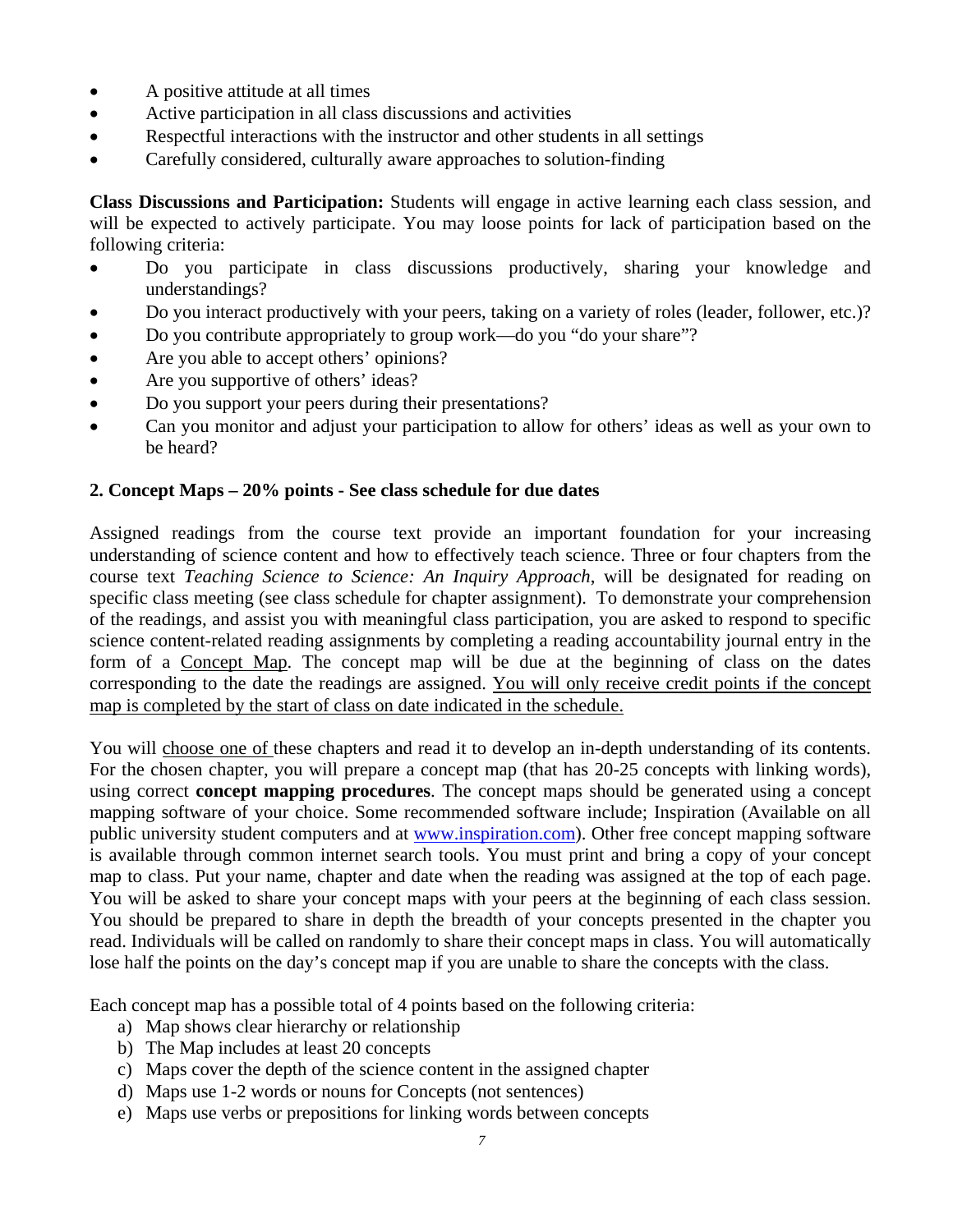## **3. California Science Framework and Health Science Content Standards Activity - 10%**

Purpose of the assignment: To read a portion of the California Science Framework and the Standards for an assigned grade level. You will write your individual response to the readings. Then you will work with your partner to prepare and do a presentation to the class. It is essential for you to do the reading and the write-ups BEFORE you meet with your partner.

### **Task I: Framework Summary Response: (Individual) – 2% pts**

- Read the first part of the California Science Framework, up to page 32. This includes Board Policy, the Introduction and Chapters One and Two.
- Think about the reading holistically.
- Type a response to the reading (about one page long), in your own words, that answers these questions: What were the most important ideas addressed in the reading? How does science teaching differ from instruction in other subjects? What are the most important elements of a strong science instructional program?

Come to the next class session (#2) prepared to discuss the questions and turn in your answers.

At least one full page of text is required. Turn in a hard copy of Task I in class on the second class session and post on the Cougar Courses class page under the appropriate link.

### **Task II A: Grade level Science Content Standards Response: (Individual) – 3 pts**

 children in that grade can do that **also** addresses one of the Investigation and Experimentation Using the standards for your assigned grade level, pick a line item from physical science, life science, and Earth science. For each one, come up with a brief description of an activity that standards for the grade.

You should end up with three sections for science, each of which includes a content line (physical, life, or earth science), an Investigation and Experimentation line, and a 2-5 sentence description of an activity that combines the two. See example on page 8.

#### **Task II B: Grade level Health Education Content Standards Response (Individual) – 2 pts**

The Health Education Content Standards for California Public Schools are categorized into 8 Health

Content Standards: Essential Health Concepts; Analyzing Health Influences; Assessing Valid Health Info; Interpersonal Communication; Decision Making; Goal Setting; Practicing Health Enhancing Behaviors; and Health Promotion. These 8 content standards are included in 6 Health Content Areas: Nutrition and Physical Activity; Growth, Development & Sexual Health; Injury Prevention and Safety; Alcohol, Tobacco, and Other Drugs; Mental, Emotional, and Social Health; and Personal and Community Health.

For the same grade level assigned to you for Task II A, you will select one Health Content Standard under one of the Health Content Areas and write an activity that students in that grade level can do.

You should end up with one section for Health Education, which includes one Health Content area, one Health Content Standard, and a 2-3 sentence description of an activity that reflects both.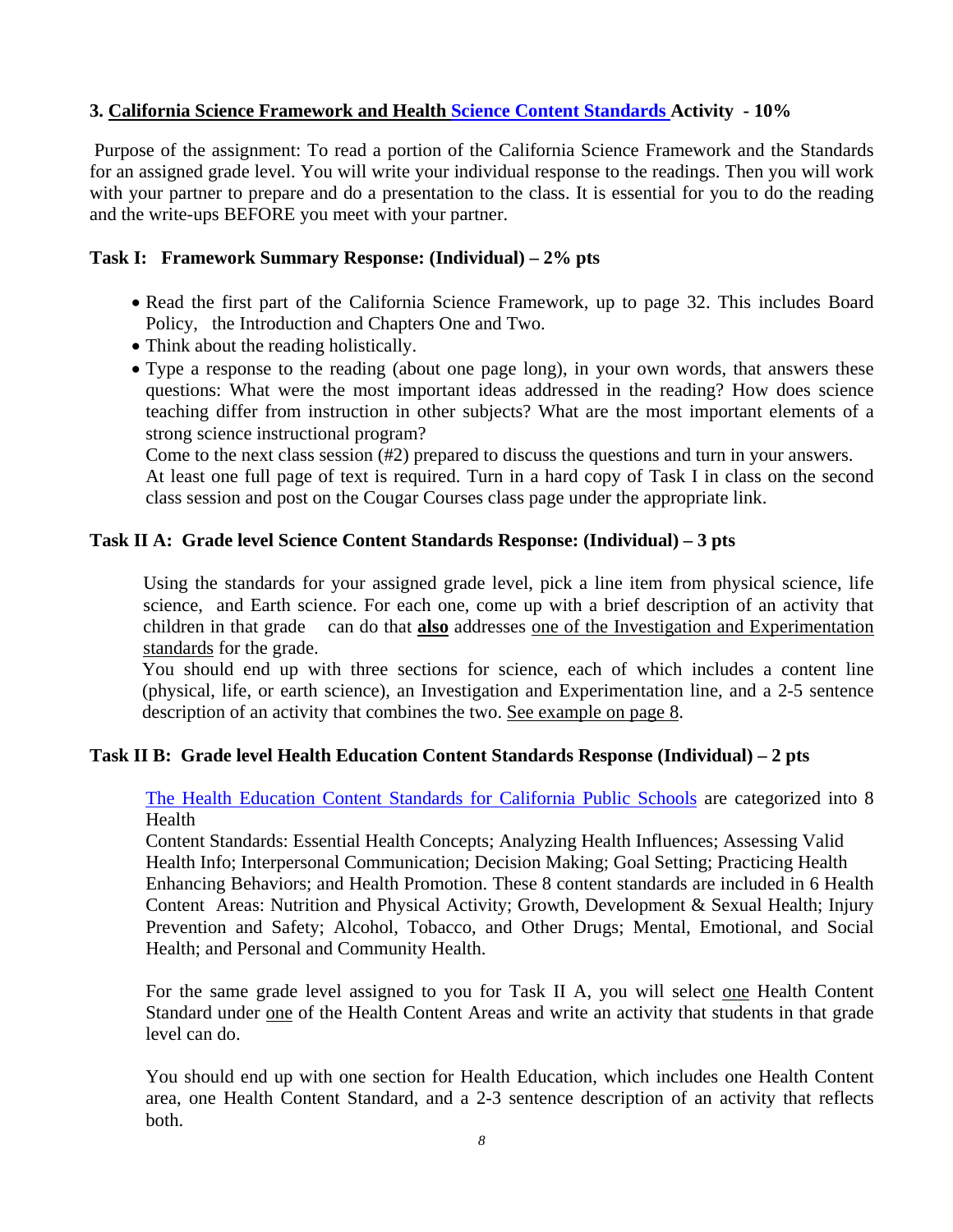## **Hard Copy due date: Class session 2. Upload your Task II A AND Task II B (One document) to Moodle session 2.**

The complete write up for Tasks II A and II B should be no more than two pages. See page 9.

### **Task III: Team preparation and presentation – (in class with your team)** –3 **pts**

Get together with your team. Look at the activities that were collectively written up for Task II A. Choose one activity. Then…

- $\triangleright$  As a team, word process a lesson sketch/description for the activity (with a lesson title, science content and Investigation and Experimentation standards, learning objectives, an assessment plan, and a brief but detailed description of the activity). Make sure you quote the standards on which your lesson plan is based. Add group lesson sketch to group PPT below.
- $\triangleright$  As a team, come up with a brief overview of the Science Standards for your grade. Don't try to give us every single line of the standard. Summarize it in such a way that we see generally what students are supposed to learn in Physical, Earth, and Life Science and in Investigation and Experimentation in that grade—the Big ideas. On a PPT, list the competencies indicated in the Science Standards for your grade. Upload your group PPT to Moodle session 2.
- $\triangleright$  In 10 minutes or less, present your lesson plan sketch and science standards overview to the class. Be prepared to explain why your lesson activity represents really good science for kids.
- Each team member should also add to the group PPT his/her Health Content Standard/Health Content Area idea (i.e., Task II B)

Your grade for this assignment will be based on the content and quality of your presentation, and the level of collaboration with your team.

Hard Copy of Lesson Sketch due date: Class session 2: Upload the group lesson sketch done for Task III and the group PPT to Moodle session 2.

#### **Sample Response to Assignment Tasks II A and II B**.

Grade Four

Physical Science

1b. Students know how to build a simple compass and use it to detect magnetic effects, including the Earth's magnetic field

Investigation and Experimentation

6f. Follow a set of written instructions for a scientific investigation.

Activity

Following directions from the Internet, the students will work in partner pairs to build compasses, using paper cups, thread, a needle and a magnet. They will observe and record the action of the compass indoors and outdoors, and in proximity to various objects.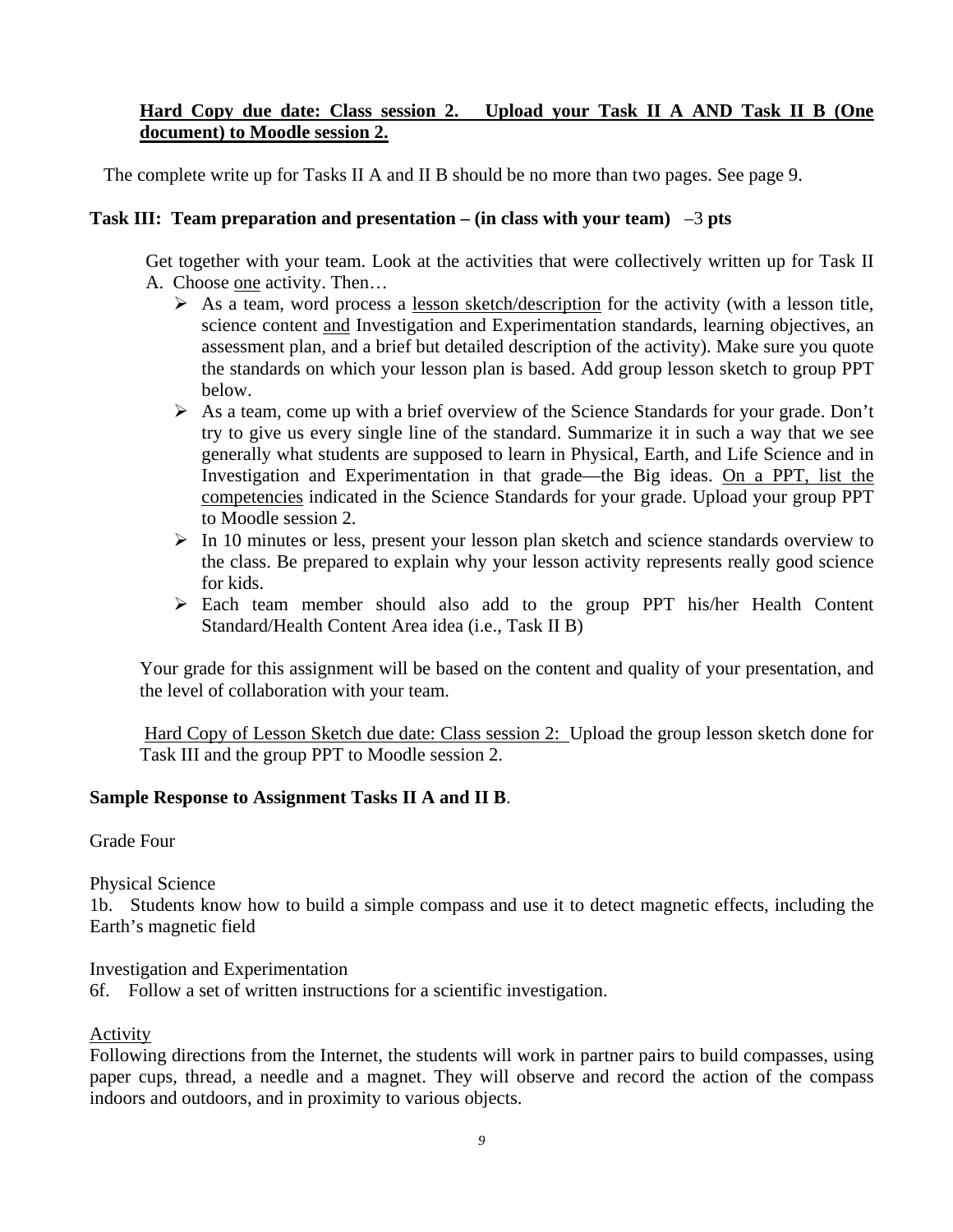#### Life Science

2c. Students know decomposers; including many fungi, insects, and microorganisms, recycle matter from dead plants and animals.

Investigation and Experimentation

6c. Formulate and justify predictions based on cause-and-effect relationships.

#### Activity

The students will predict the growth of mold on bread that has no preservatives. They will observe and record the progress of the mold in various circumstances (if the bread is left in the open air, if the bread is in a closed sandwich bag, etc.)

### Earth Science

5c. Students know moving water erodes landforms, reshaping the land by taking it away from some places and depositing it as pebbles, sand, silt, and mud in other places (weathering, transport, and deposition).

Investigation and Experimentation 6b. Measure and estimate the weight, length, or volume of objects.

Activity

In groups of four, students will create landforms (using common dirt) on cookie sheets. They will add measured amounts of water to their landforms, and will collect and measure the dirt that runs off.

Health Content Area: Nutrition and Physical Activity Health Content Standard 1.8.N - Identify ways to increase and monitor physical activity*.* 

#### Activity

In pairs, students will take turns in a jump rope activity. Starting with 5 jumps and increasing the jumps by 5, they will observe and record the maximum number of jumps that their partner can comfortably complete.

#### **4. Hands-on Science Lesson Plan –***10% -* **See class schedule for due dates**

The spirit of the assignment is to develop and teach a particular kind of a science inquiry lesson that teaches both science process skills and science content using the learning cycle instructional model.

You will work in groups of three to create and lead a science lesson based on the Learning Cycle Model of Instruction. You will prepare and teach this lesson to your classmates. Use activities from the textbook, Internet sites or other science resources. The team should teach the lesson as you would to elementary or middle school students.

The lessons should include hands-on activities that emphasize specific science process skills and specific science concepts. The Exploration and Application phases of the Learning Cycle require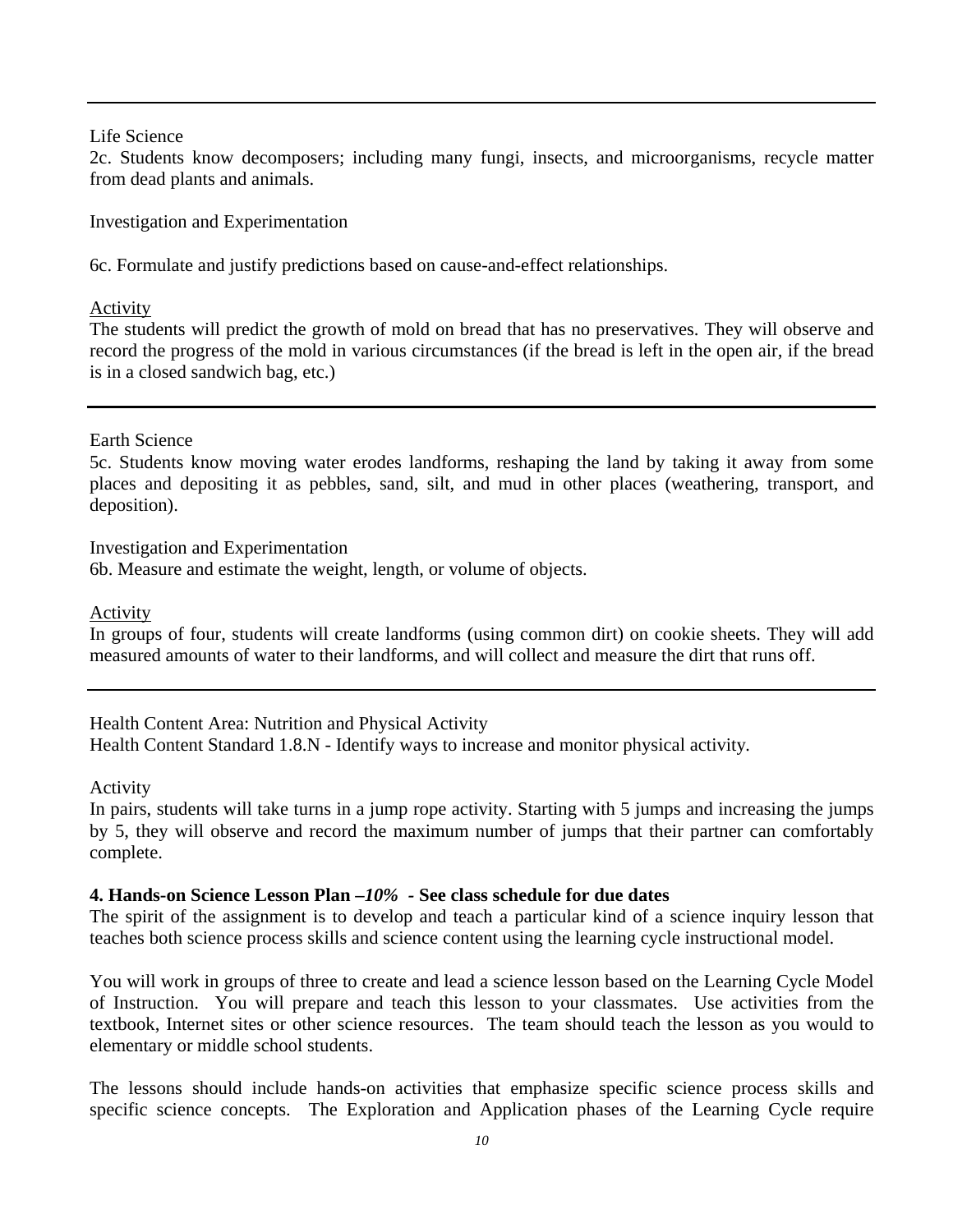different hands-on science activities and manipulatives. Hands-on activities are NOT reading or completing worksheets (though they may require students to read something or complete lab observation sheets).

Your lesson plan should also identify and explain Strategies for English language learners and adaptations for students with special needs and adaptations for GATE students.

#### **Lesson Plan Elements**

**Lesson Title**: *What is the title of your lesson?* 

**Grade Level**: *What is the grade level of your lesson?* 

**Content Area**: *Example: Life Science, Physical Science or Earth Science* 

**Subject Matter**: *Example: Heat Transfer, Plant Reproduction, The Digestive System, etc* 

**Time period for the learning experience**: *How long will the lesson be?* 

**California Science Content Standards**: *Include at least 1 science area (life science, physical science, or earth science) standard AND 1 Investigation/Experimentation standard.* 

- **Lesson objective(s) based on the content standards**: What do you want students to be able to do? Write in complete sentences. Use an action verb and explain how students will demonstrate their new knowledge and understanding. Example: "The student will demonstrate understanding of \_\_\_\_\_\_\_\_\_\_." Or, "The student will be able to \_\_\_\_\_\_\_\_\_\_\_\_\_"
- **Science Concept(s):** What Big Idea(s) are you trying to teach? Do NOT say "The students will \_\_\_\_." (That is an objective, not a concept.) *Example: Electricity is a form of energy generated by the flow of electrons through a conducting substance.*
- **Essential Questions**: List at least two essential questions specific to the concept that you want students to be able answer during the lesson. What is it that students should be able to answer by having successfully participated in your lesson? These are based on the BIG Ideas (tied to the learning objectives) of your lesson to focus student learning and should be high order questions (see Bloom's Taxonomy).

*Examples: How does sound travel? (Also: Explain how sound travels.) How is frequency related to the volume of a sound? How can you prove that air is a real substance that occupies space?* 

**Class Description -** For the purpose of this assignment, the class description must include English Language Learners, Special Education Students and GATE students

> *students learning in relationship to new learning (challenges and prior learning) Type of class (self contained, subject specific), time of year, general background of English Learners: Special education: GATE Students/Advanced Learners/Accelerated Learners*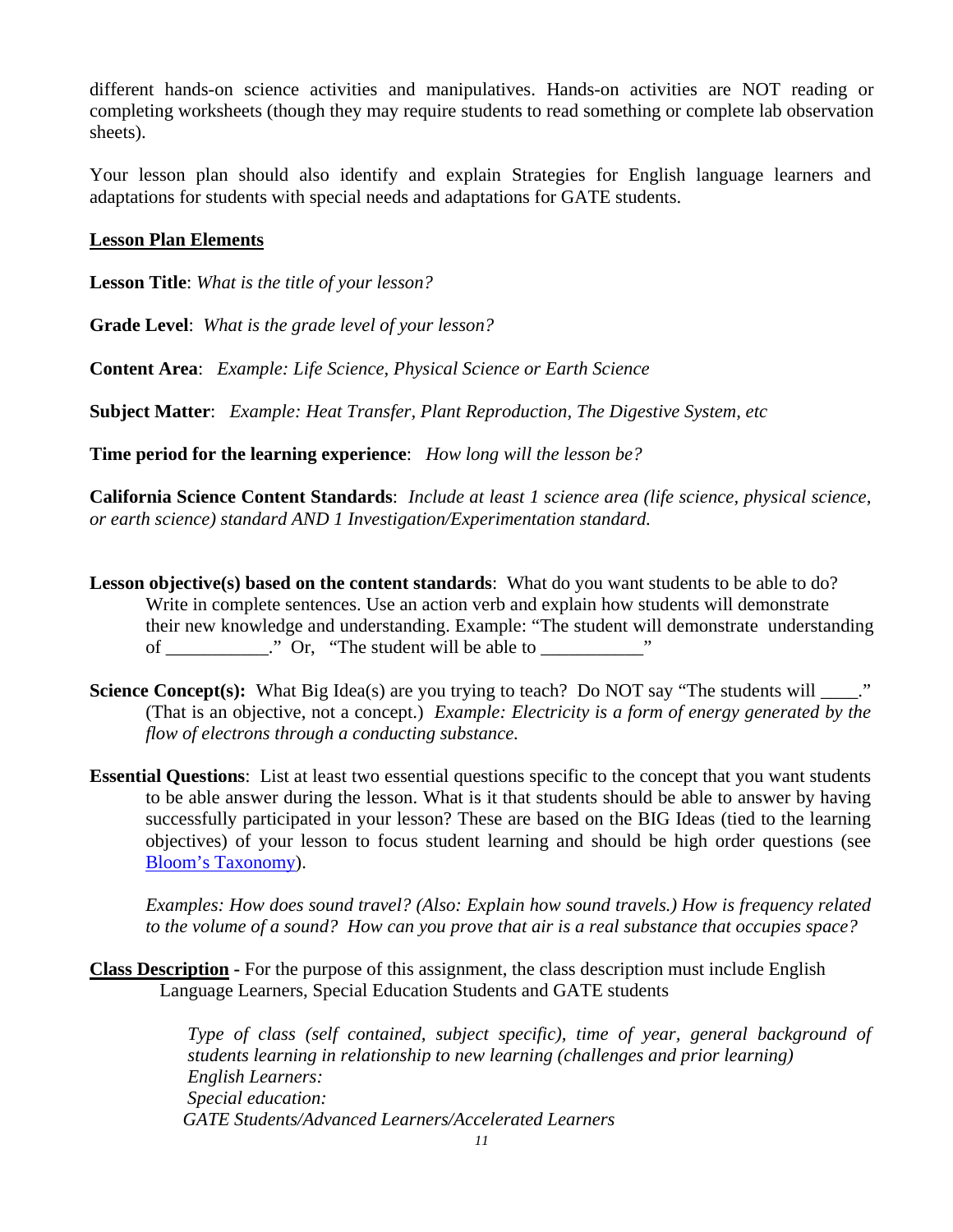## *Remaining students:*

### **Developmental needs of the students at this age**

*Learning needs and developmental, age-appropriate skills needed by your students based on grade level.* 

**Student Groupings**: *How will you group students for instruction?* 

**Materials/Resources/Technology:** *What does the teacher need? What do the students need?* 

#### **Assessment Plan**

**Note:** Goals/objectives that will be assessed are based on the content standards and are tied to the Big Ideas (concepts) in your lesson.

*Types of assessment: Prior knowledge (pre assessment), Formative (progress monitoring), Summative (final product)* 

 *Description and Purpose of each Assessment Category* 

 *Feedback strategies: How students will be informed of specific successes and challenges?* 

 *Description and Purpose of Differentiated/Adapted Assessment Methods for ALL the following:* 

*English Learners* 

*.* 

- *Learners with Special Needs* 
	- *Learning Disability*
	- *Physical Disability*
- *GATE Students/Advanced Learners/Accelerated Learners*

 *How assessment results will be used to inform instruction:* 

#### **Criteria for Assessment**

 *have succeeded?* **NOTE:** Criteria are based on the science content standards and the learning *What criteria will you use to grade the assessment? How will you know if a student has successfully completed the assessment and accomplished the learning goals? What will they do to show you they*  goals/objectives in your lesson plan.

#### **Lesson Procedures/ Instructional Strategies**

 do and what the students will do. Explain the procedures thoroughly for each phase of the Learning Cycle. Include what the teacher will

**Engagement:** How will you focus/motivate students during this anticipatory set?

#### **The Learning Cycle:**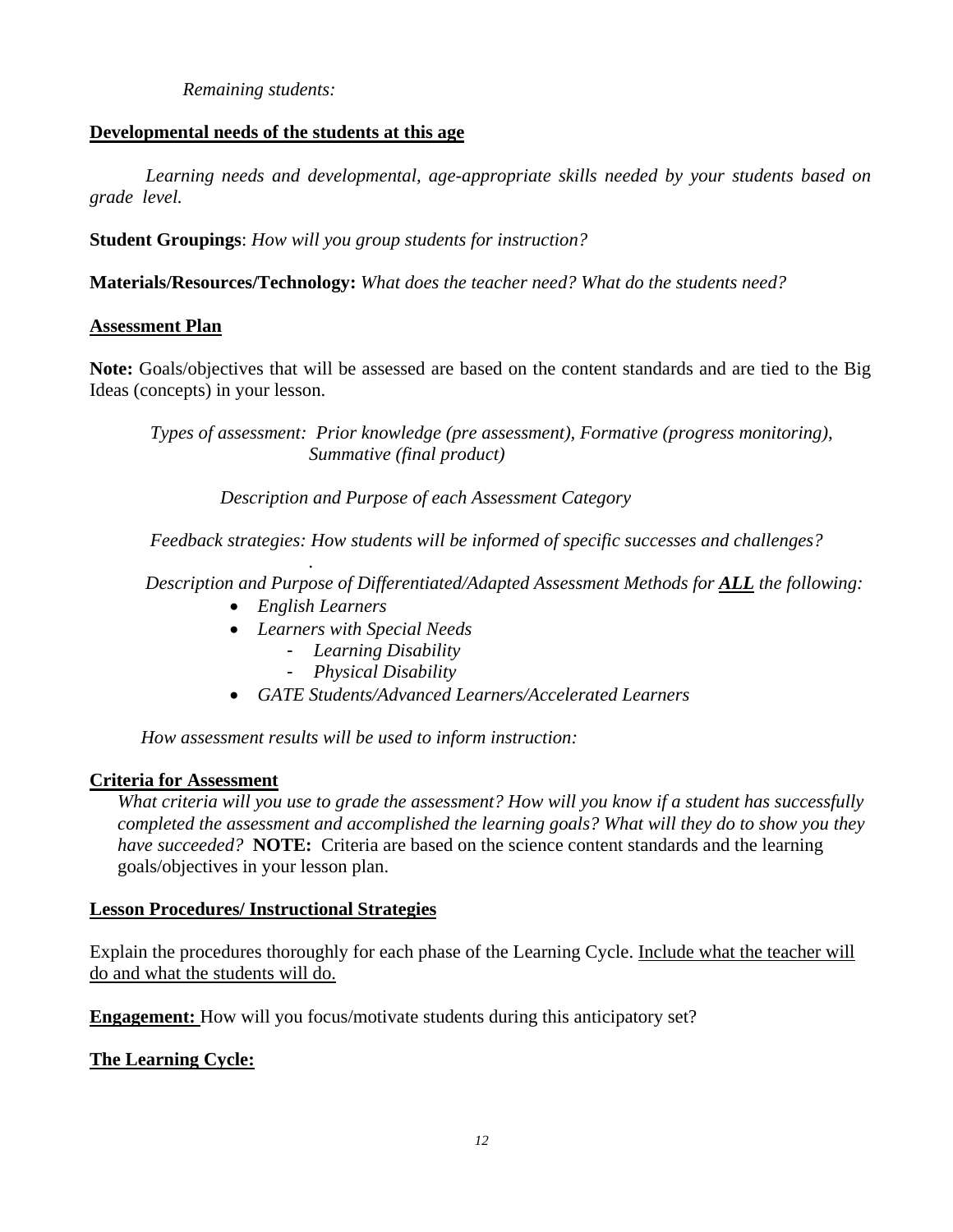- a) **Exploration:** (Begin with students making predictions; then have a hands-on SCIENCE activity.)
- b) **Concept Invention** (Make sure students share and discuss data and ideas in the first part of this stage):
	- 1. Students share their ideas, data, knowledge and questions gathered from Exploration phase.

2. Teacher introduces students to new terms, new information and provides further explanations of science concepts.

c) **Concept Application** (Should be a  $2<sup>nd</sup>$  hands-on SCIENCE activity that extends students' thinking and learning from the two previous phases.

### **Differentiation and/or accommodation of instructional strategies and activities for EACH of these student populations (one student per population) described in your lesson plan:**

Instructional Adaptations and/or Accommodations (3) for ELL students:

- $\bullet$  $\bullet$
- $\bullet$
- Instructional Adaptations and/or Accommodations (3) for students with special needs (SPED):
	- $\bullet$
	- $\bullet$  $\bullet$

Instructional Adaptations and/or Accommodations (3) for GATE students

- $\bullet$
- $\bullet$
- $\bullet$

#### **Also include at the end of the Lesson Plan document:**

**Science Content Background:** 1-2 pgs minimum summary of the science content background that teachers need to know to effectively teach the lesson (goes beyond lesson content knowledge a teacher needs to know).

**Web Sites**: At least 3 interactive relevant (K-8) science web sites with descriptions

#### Three (3) Applications to everyday life and explanations

**Two (2) examples of children's literature on your science topic-** Bring books to class if possible during the day of the presentation

**References:** Title, author, publisher, year of all resources consulted for lesson plan concepts/ideas/activities.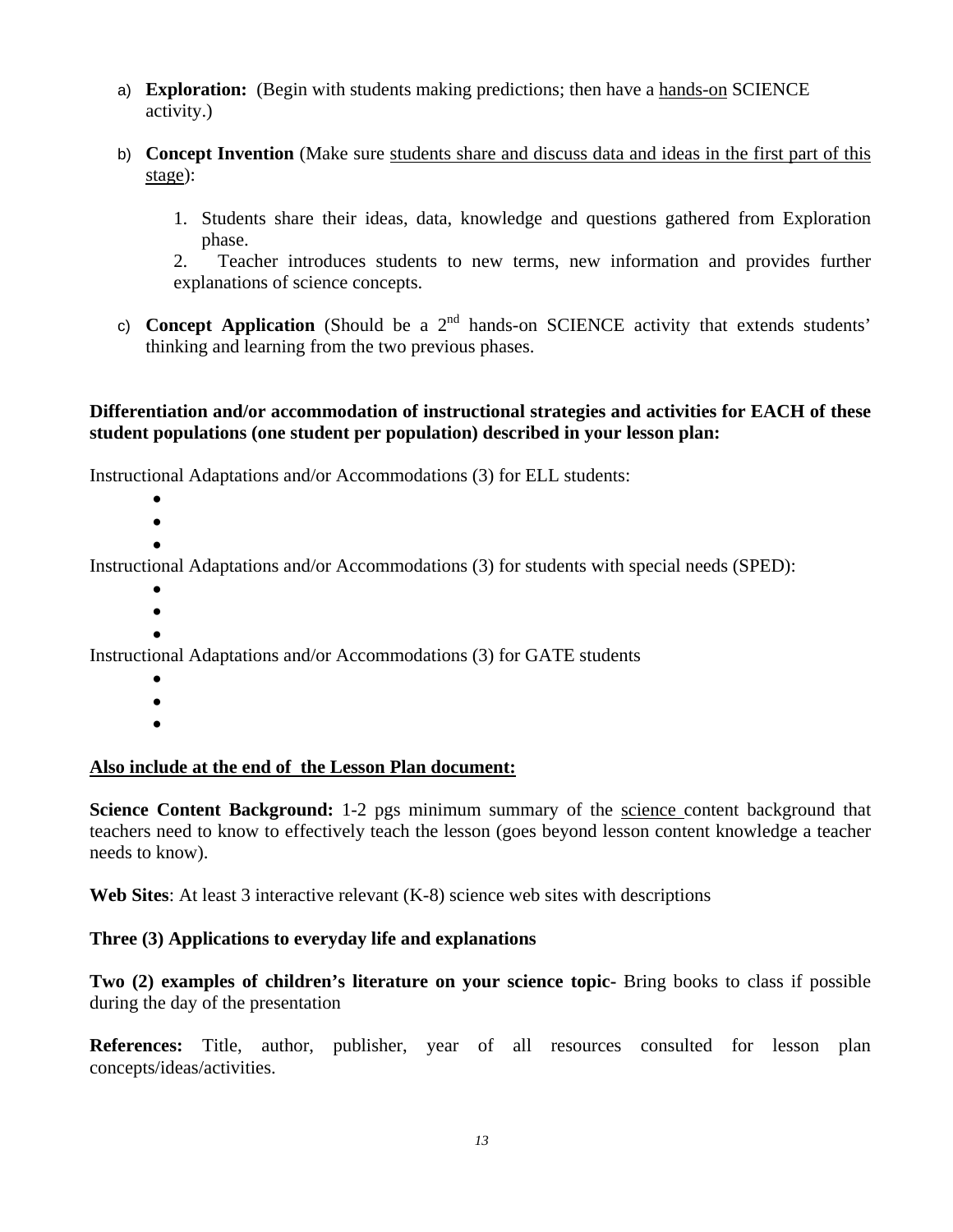## **5. Hands-on Science Lesson Presentation – 20% (See Appendix B for the assignment rubric) See class schedule for due dates**

Each team will be allocated a maximum of 30 minutes of class time to teach their lesson. Prepare a PowerPoint Presentation to use in your lesson. The presentation should include a detailed explanation of the science content, as well as a list and definitions of science concepts important to the lesson. Include a list of websites (with short descriptions) that address the science topic and concepts through simulations, graphics and movies. You should have links to these web sites and show examples during the lesson.

**Begin Exploration with students making predictions or answering essential questions or completing a challenge**. You should take the activities "off the paper" and require students to use the science process skills with science manipulatives. **You need to know and demonstrate the stages of the Learning Cycle, or you will not be given credit for your lesson.** Be sure you understand the concepts you are emphasizing, and that you can explain them. The lessons should be developmentally appropriate for K-8 grade students, and should follow the NSTA Safety Guidelines.

Bring one copy of your lesson plan to class for the instructor on the day of your presentation and post a copy of the lesson plan on the online forum of the Cougar Courses page for access by your classmates.

### **6. Hands-on Learning Cycle Lesson Reflection – 5% points: Due one week from the date of your presentation**

After teaching the lesson in class, you should each complete a lesson reflection. The reflection should include strengths, weaknesses, and recommendations for improvement addressing the following questions:

- Why were the instructional strategies and student activities appropriate for this class based on learning objectives and student development needs?
- How did the instructional strategies and activities address the development need of these students?
- How did the instructional strategies and student activities help the students make progress toward achieving the state adopted academic content standards for student in this content area?
- Explain the strengths and weaknesses of your lesson and assessment in relationship to the learning goals/objectives. Describe your alternative assessment based on the potential gaps in the students learning.

*\*No longer than 2 pages* 

## **7. Science Exploratorium Lesson & Presentation: 20% points**

Develop an inquiry activity that uses a discrepant event appropriate for elementary students. You will work in groups as assigned in class.

You will prepare a hands-on science lesson and poster about a discrepant event that leads to a science concept. You will present the lesson at an Elementary School Science Exploratorium. The audience will be 4/5 grade students at an elementary school to be identified later in the semester. Be sure you understand the concept(s) you are emphasizing, and that you can explain it. The activity should be developmentally appropriate, and should follow the NSTA Safety Guidelines. The activity should include hands-on tasks and should emphasize particular science concepts. The activity should allow students to explore and then you will explain the concept behind the activity.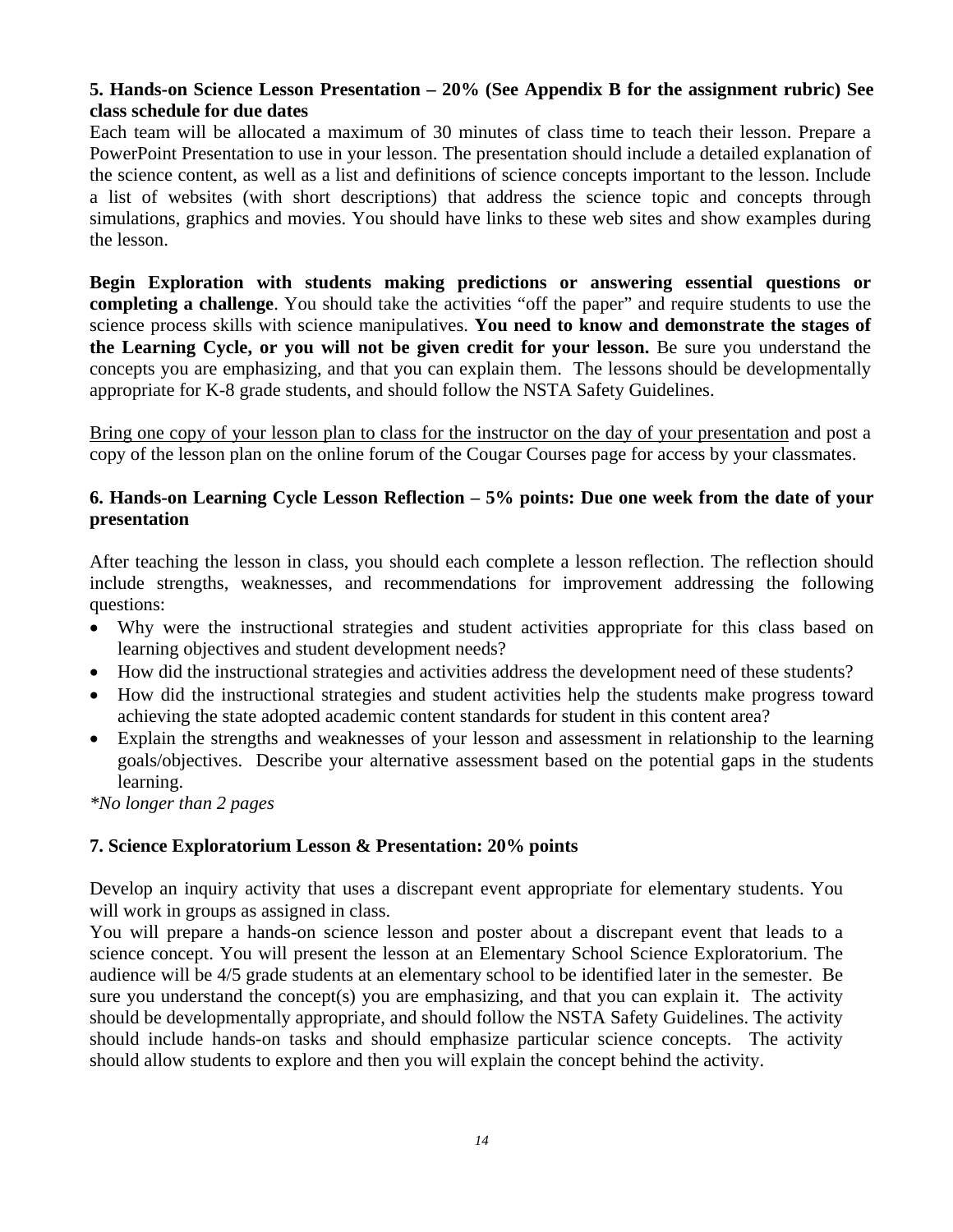On the day of the fair, you will do the activity repeatedly (about 10 times) to teams of about 7 students.

Turn in your typed Lesson Plan with your names at the top and REFERENCES at the bottom.

- 1. Science Concept (and definition) you are teaching. Write it out in a complete sentence. Do not say "The students will \_\_\_\_." (That is an objective, not a science concept.)
- 2. Lesson Objectives
- 3. California Science Content Standards addressed
- 4. Exploration Activity
- 5. Concept Invention
- 6. Concept Application Activity

## 8. **Technology & Web Resources for Science Teaching and Learning – 10 points See class schedule for due dates**

Technology provides unique resources for teaching and learning in science. In this assignment, you will apply your understanding of web-based resources to specific science lessons. This assignment is tied to your Capstone research project in ID 381. In the capstone research project, you will be conducting a scientific research on a given science topic. In this assignment, your task is to think about how you can invite K-8 students to participate in some aspects of your resource project through the use of a webquest.

#### Procedures to follow:

a. Read Chapter 3 in the Friedl Text.

b. You will integrate technology in your capstone research project by providing opportunities for K-8 students to use technology to explore or access the content and/or skills associated with your capstone project by creating a webquest tied to your project research. Use zunal (www.zunal.com) or a similar webquest creation template. Your webquest must include but not limited to the following:

**Introduction** – What is the task about and what learning objectives will it achieve

**Task** - What will the students do? Describe the task that you will assign to students. This may be framed as a "challenge" task.

**Process**: How will the students go about doing the task?

**Resources**: What resources are available for students to complete the task (should include web resources)

**Product:** What products (student work) will the students generate from the webquest?

**Evaluation**: How will the products be assessed and evaluated? Include the rubric that will be used.

## **Your final webquest will be submitted as a link through the Cougar Course site and you will share your webquest as part of your capstone project presentation. Credit for this assignment includes the webquest itself and the presentation.**

### **9. Make-up Assignment up to 10%: 5% points make up for each missed class or late arrivals/early departures**

By completing this assignment you have the opportunity to offset penalty points for missing up to two entire classes or a combination of up to three late arrivals and/or early departures. Attend a science related informal site or formal event or presentation equivalent in time and effort to one class session (3 hrs). This could be a field trip, museum, lecture or some other equivalent experience that will assist you either directly or indirectly in becoming a science teacher and expands your science knowledge. Your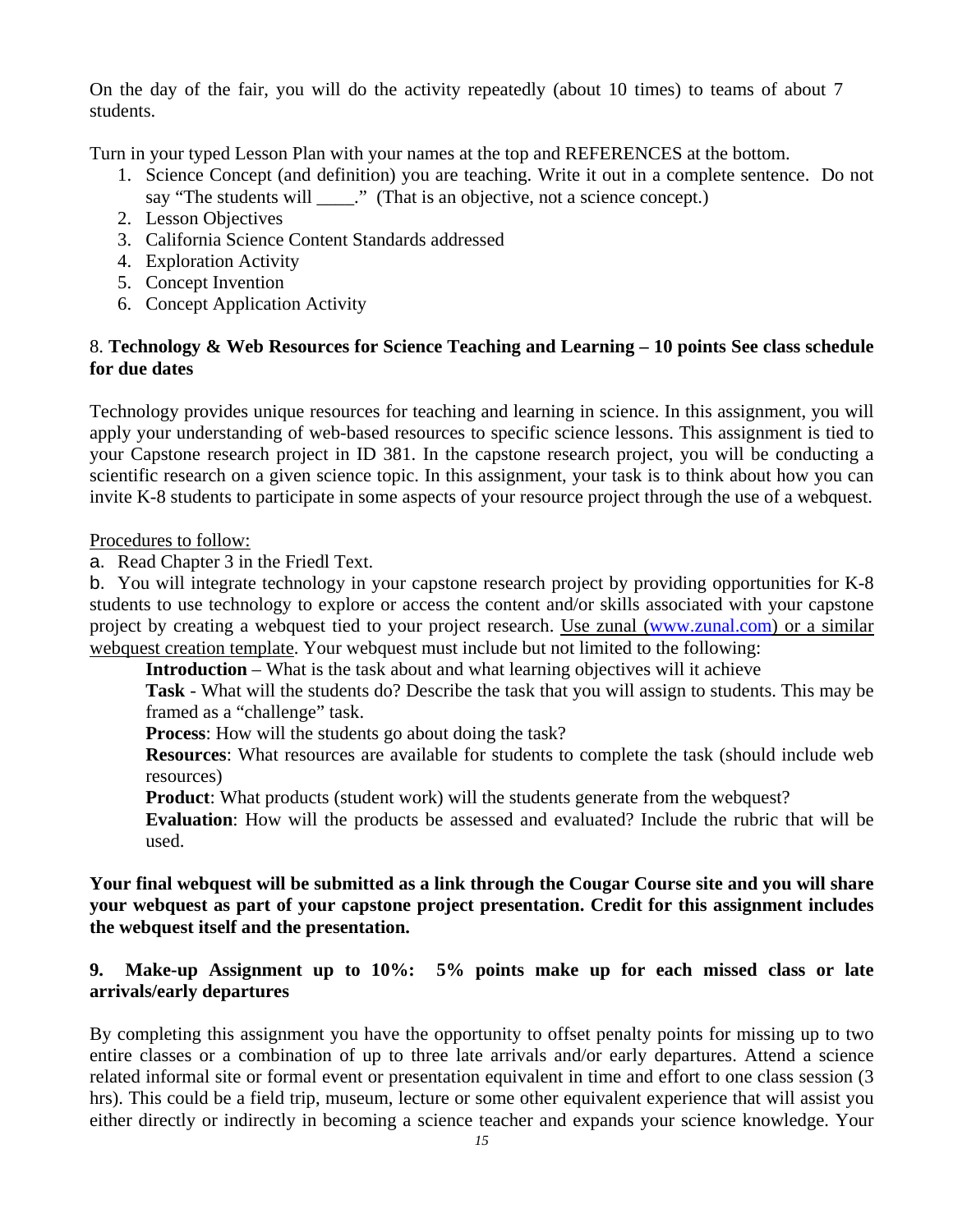choice! But you may not use an activity attended prior to the first day of this class! However, you may revisit a site you have previously visited.

To complete this assignment: 1) Visit a science related informal site or formal event or presentation; 2. Participate and learn some new scientific knowledge and new ways in which the activity can be used to teach science. Document through pictures and video or artifact collection where possible 3) Prepare a written summary of your visit documenting what you did for the 3 hours you were at the site, what science ideas and concepts you learned from the visit or presentation and how the visit or presentation can be applied to teaching in K-12 environments; 4) Post your write up to the Cougar Course site related forum; 5) do a 5 minute PowerPoint presentation to the class during class one of the classes addressing the what you did, what you learned, how it can be applied, highlighting resources from the site . Discuss with the instructor about the class time in which you may do the presentation. The presentation must be done during one of the scheduled class sessions.

| <b>Class</b>   | <b>Date</b> | <b>Topic</b>                              | <b>Readings &amp; Work Due</b>                             |  |  |
|----------------|-------------|-------------------------------------------|------------------------------------------------------------|--|--|
|                | 1/23        | Course Overview                           | Bring Syllabus to class                                    |  |  |
|                |             | The Nature of Science and Inquiry         |                                                            |  |  |
|                |             | Process in Science                        |                                                            |  |  |
|                |             | How do we make decisions about what       |                                                            |  |  |
|                |             | to teach and how we teach it?             |                                                            |  |  |
| $\overline{2}$ | 1/30        | What are the overarching themes that      | - Read Chapter 1 & 2 of Teaching Science to                |  |  |
|                |             | we want our students to learn in          | Children                                                   |  |  |
|                |             | science?                                  | - Read the CA Science Framework pgs 1-22                   |  |  |
|                |             | -Focus on standards and Frameworks        | - Bring Science Content Standards (K-8) to all             |  |  |
|                |             | -Focus on sequencing instruction          | classes.                                                   |  |  |
|                |             |                                           | <b>DUE: Framework and Standards Task I</b><br>(individual) |  |  |
|                |             |                                           | Due: Framework & Standards Task II A & II                  |  |  |
|                |             |                                           | <b>B</b> (Individual). Post to Moodle Framework and        |  |  |
|                |             |                                           | Standards Task III & Presentations due (team).             |  |  |
|                |             |                                           | Post to Moodle - (one posting per team)                    |  |  |
| 3              | 2/06        | How shall we sequence the learning        | - Read Learning Cycle Handout and bring a copy to          |  |  |
|                |             | activities so that students can learn the | class                                                      |  |  |
|                |             | intended themes?                          | - Read Chapter 4 or 5 or 6 of Teaching Science to          |  |  |
|                |             | -Focus on using the Learning Cycle to     | Children                                                   |  |  |
|                |             | teach science as inquiry                  | - CONCEPT MAP #1 on one of Ch. 4, 5, 6 due                 |  |  |
|                |             | - Instructor-Lead Hands-on Activity       |                                                            |  |  |
| $\overline{4}$ | 2/13        | What shall we use as the best indicators  | - Read Chapter 7 or 8 or 9 of Teaching Science to          |  |  |
|                |             | that students have learned and            | Children                                                   |  |  |
|                |             | understand the intended outcomes?         | - CONCEPT MAP #2 on one of Ch. 7, 8, 9 due                 |  |  |
|                |             | - Focus on Assessment                     |                                                            |  |  |
|                |             | - Focus on Lesson Planning                |                                                            |  |  |
|                |             | - Instructor-lead Hands-on Activity       |                                                            |  |  |
| 5              | 2/20        | - Learning Cycle in Unit plans            | - Read Chapter 10 or 11 or 12 - CONCEPT MAP                |  |  |
|                |             | - Instructor-lead Hands-on Activity       | #3 on one of Ch. 10, 11, 12 due                            |  |  |
|                |             | - Safety Guidelines for Science           |                                                            |  |  |
|                |             | Classrooms                                |                                                            |  |  |
| 6              | 2/27        | Developing creative Learning Cycle        | <b>Group Work</b>                                          |  |  |
|                |             | <b>Lesson Plans</b>                       |                                                            |  |  |
| $\overline{7}$ | 3/05        | What Activities of Teaching shall we      | Read Chapter 13 or 14 or 15                                |  |  |
| 16             |             |                                           |                                                            |  |  |

**APENDIX A: Tentative Class Schedule**